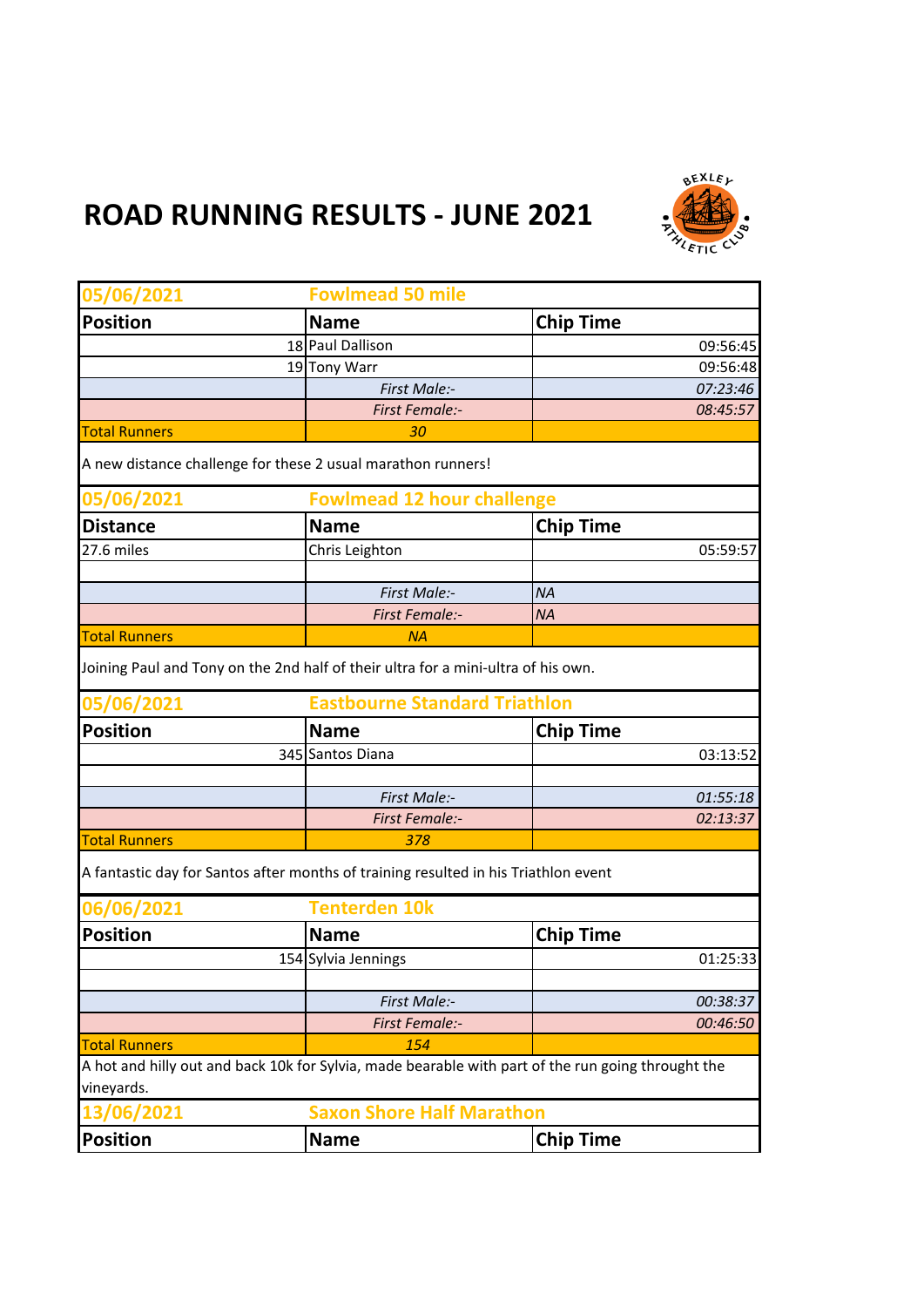|                             | 192 Michael Griffin                                                                     |                                   | 02:02:43                                                                                            |  |
|-----------------------------|-----------------------------------------------------------------------------------------|-----------------------------------|-----------------------------------------------------------------------------------------------------|--|
|                             | 304 Dave Cowdry                                                                         |                                   | 02:15:27                                                                                            |  |
|                             |                                                                                         |                                   |                                                                                                     |  |
|                             |                                                                                         | First Male:-                      | 01:16:27                                                                                            |  |
|                             |                                                                                         | <b>First Female:-</b>             | 01:31:19                                                                                            |  |
| <b>Total Runners</b>        |                                                                                         | 604                               |                                                                                                     |  |
|                             |                                                                                         |                                   |                                                                                                     |  |
|                             | Blistering heat, running along the coast with no shade in sight                         |                                   |                                                                                                     |  |
| 13/06/2021                  |                                                                                         | <b>White Oak Sprint Triathlon</b> |                                                                                                     |  |
| <b>Position</b>             | <b>Name</b>                                                                             |                                   | <b>Chip Time</b>                                                                                    |  |
|                             | 56 Angela Duffy                                                                         |                                   | 01:33:20                                                                                            |  |
|                             | 58 Chris Gosden                                                                         |                                   | 01:34:48                                                                                            |  |
|                             |                                                                                         |                                   |                                                                                                     |  |
|                             |                                                                                         | First Male:-                      | 01:07:17                                                                                            |  |
|                             |                                                                                         | <b>First Female:-</b>             | 01:14:53                                                                                            |  |
| <b>Total Runners</b>        |                                                                                         | 96                                |                                                                                                     |  |
|                             | Another 2 of our Bexley team, adding some swimming and cycling to their running skills. |                                   |                                                                                                     |  |
| 19/06/2021                  | <b>Midnight Marathon</b>                                                                |                                   |                                                                                                     |  |
| <b>Position</b>             | <b>Name</b>                                                                             |                                   | <b>Chip Time</b>                                                                                    |  |
|                             | 53 Tony Warr                                                                            |                                   | 04:51:10                                                                                            |  |
|                             | 54 Paul Dallison                                                                        |                                   | 04:51:10                                                                                            |  |
|                             |                                                                                         |                                   |                                                                                                     |  |
|                             |                                                                                         | First Male:-                      | 02:52:49                                                                                            |  |
|                             |                                                                                         | <b>First Female:-</b>             | 03:36:19                                                                                            |  |
| <b>Total Runners</b>        |                                                                                         | 67                                |                                                                                                     |  |
|                             | Starting at 6pm, running in circles whilst the sun slowly goes down                     |                                   |                                                                                                     |  |
| 19/06/2021                  |                                                                                         | <b>Midnight Half-Marathon</b>     |                                                                                                     |  |
| <b>Position</b>             | <b>Name</b>                                                                             |                                   | <b>Chip Time</b>                                                                                    |  |
|                             | 5 Nick Marsden                                                                          |                                   | 01:36:55                                                                                            |  |
|                             | 20 Michael Griffin                                                                      |                                   | 01:51:59                                                                                            |  |
|                             | 40 Anita Dobson                                                                         |                                   | 02:39:54                                                                                            |  |
|                             |                                                                                         |                                   |                                                                                                     |  |
|                             |                                                                                         | First Male:-                      | 01:24:00                                                                                            |  |
|                             |                                                                                         | <b>First Female:-</b>             | 01:38:12                                                                                            |  |
| <b>Total Runners</b>        |                                                                                         | 50                                |                                                                                                     |  |
|                             |                                                                                         |                                   | Running the same course as the marathon, but just have as many laps! Well Done to Nick for scooping |  |
|                             |                                                                                         |                                   | an age grade prize in the standings and Michael for knocking 11 minutes off of his half marathon PB |  |
| (set only the week before). |                                                                                         |                                   |                                                                                                     |  |
| 23/06/2021                  |                                                                                         | <b>Bromley Midsummer 10k</b>      |                                                                                                     |  |
| <b>Position</b>             | <b>Name</b>                                                                             |                                   | <b>Chip Time</b>                                                                                    |  |
|                             | 286 Dave Cowdry                                                                         |                                   | 00:59:48                                                                                            |  |
|                             |                                                                                         |                                   |                                                                                                     |  |
|                             |                                                                                         |                                   |                                                                                                     |  |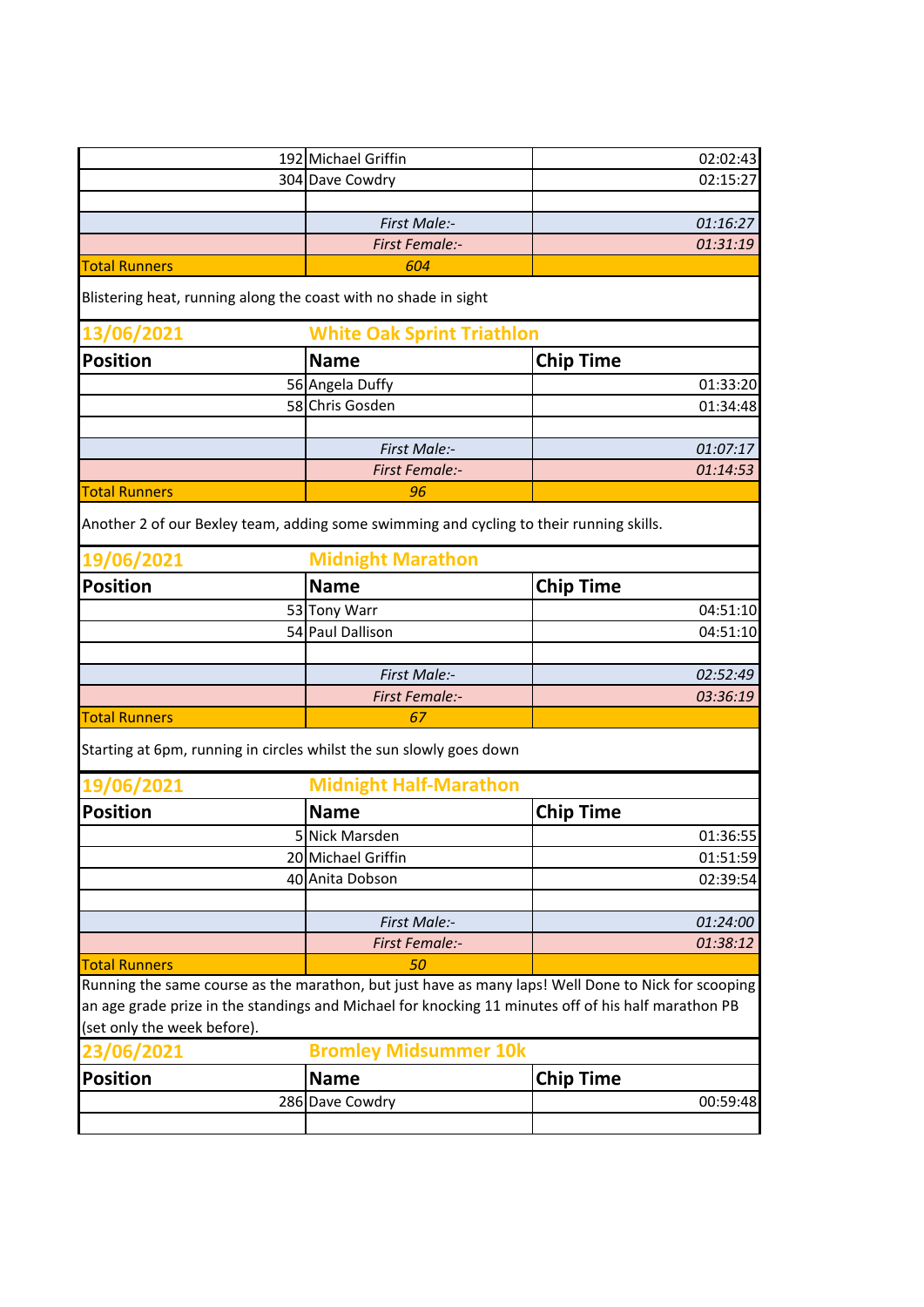|                                                                         | First Male:-                                                                                                                                                                            | 00:35:52                     |  |
|-------------------------------------------------------------------------|-----------------------------------------------------------------------------------------------------------------------------------------------------------------------------------------|------------------------------|--|
|                                                                         | <b>First Female:-</b>                                                                                                                                                                   | 00:42:10                     |  |
| <b>Total Runners</b>                                                    | 559                                                                                                                                                                                     |                              |  |
| Dave's first of 3 x 10k races in 5 days - a fun cross country/trail 10k |                                                                                                                                                                                         |                              |  |
| 25/06/2021                                                              | <b>Robertsbridge Midsummer 10k</b>                                                                                                                                                      |                              |  |
| <b>Position</b>                                                         | <b>Name</b>                                                                                                                                                                             | <b>Chip Time</b>             |  |
|                                                                         | 49 Michael Griffin                                                                                                                                                                      | 00:54:37                     |  |
|                                                                         | 74 Dave Cowdry                                                                                                                                                                          | 00:59:00                     |  |
|                                                                         |                                                                                                                                                                                         |                              |  |
|                                                                         | First Male:-                                                                                                                                                                            | 00:38:29                     |  |
|                                                                         | <b>First Female:-</b>                                                                                                                                                                   | 00:45:41                     |  |
| <b>Total Runners</b>                                                    | 111                                                                                                                                                                                     |                              |  |
|                                                                         | 4 large hills, a farm yard, and ankle deep mud - yet Dave and Michael still called this a fun race                                                                                      |                              |  |
| 26/06/2021                                                              | <b>Lee Valley Velopark 10k</b>                                                                                                                                                          |                              |  |
| <b>Position</b>                                                         | <b>Name</b>                                                                                                                                                                             | <b>Chip Time</b>             |  |
|                                                                         | 80 John Keane                                                                                                                                                                           | 01:08:15                     |  |
|                                                                         |                                                                                                                                                                                         |                              |  |
|                                                                         | First Male:-                                                                                                                                                                            | 00:34:36                     |  |
|                                                                         | <b>First Female:-</b>                                                                                                                                                                   | 00:40:32                     |  |
| <b>Total Runners</b>                                                    | 84                                                                                                                                                                                      |                              |  |
| A good result for John's first race of the year.                        |                                                                                                                                                                                         |                              |  |
| 27/06/2021                                                              | <b>North Downs 30k</b>                                                                                                                                                                  |                              |  |
| <b>Position</b>                                                         | <b>Name</b>                                                                                                                                                                             | <b>Chip Time</b>             |  |
|                                                                         | 99 Alan Wright                                                                                                                                                                          | 02:40:05                     |  |
|                                                                         | 171 Jon Hunter                                                                                                                                                                          | 02:52:54                     |  |
|                                                                         | 228 Stephen Lawrence                                                                                                                                                                    | 03:03:36                     |  |
|                                                                         | 307 Steve Stewart                                                                                                                                                                       | 03:18:25                     |  |
|                                                                         | 332 Paul Dallison                                                                                                                                                                       | 03:22:37                     |  |
|                                                                         | 444 Stephanie Ham                                                                                                                                                                       | 03:51:15                     |  |
|                                                                         | 445 Corinne Crane                                                                                                                                                                       | 03:51:16                     |  |
|                                                                         | 486 Hannah Buss                                                                                                                                                                         | 04:07:44                     |  |
|                                                                         | 497 Liz Lawrence                                                                                                                                                                        | 04:23:15                     |  |
|                                                                         |                                                                                                                                                                                         |                              |  |
|                                                                         | First Male:-                                                                                                                                                                            | 01:51:57                     |  |
|                                                                         | <b>First Female:-</b>                                                                                                                                                                   | 02:24:33                     |  |
| <b>Total Runners</b>                                                    | 509                                                                                                                                                                                     |                              |  |
|                                                                         | Despite the change to starting location, there was no easing up on the tough and brutal race that the<br>ND30 is known for. A great orange army turn out and fantastic times all round. |                              |  |
|                                                                         |                                                                                                                                                                                         |                              |  |
| 27/06/2021<br><b>Position</b>                                           | <b>Milton Keynes Marathon</b>                                                                                                                                                           |                              |  |
|                                                                         |                                                                                                                                                                                         |                              |  |
|                                                                         | <b>Name</b><br>666 Chris Leighton                                                                                                                                                       | <b>Chip Time</b><br>04:44:41 |  |